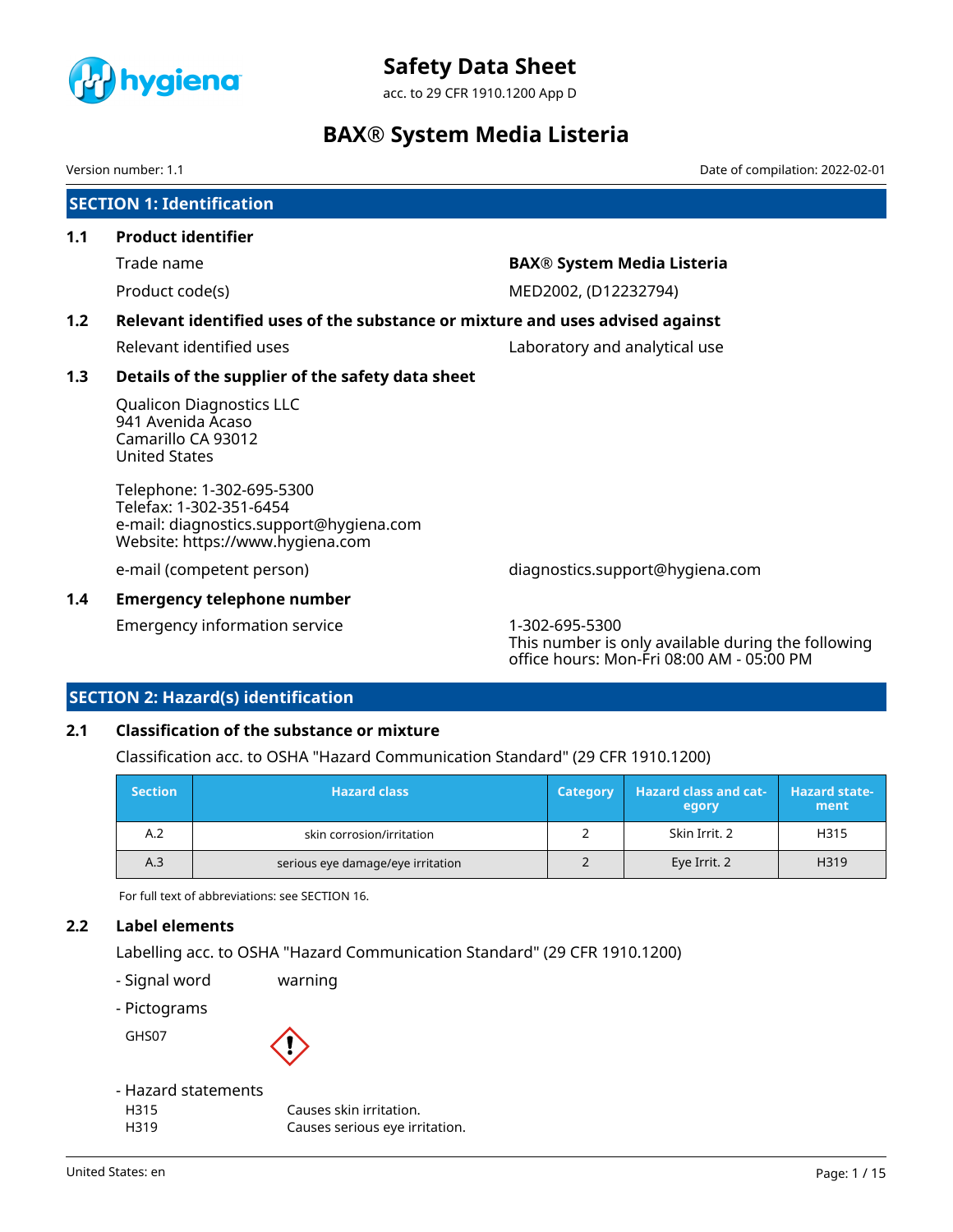

acc. to 29 CFR 1910.1200 App D

### **BAX® System Media Listeria**

Version number: 1.1 Date of compilation: 2022-02-01

| - Precautionary statements |                                                                                                                                     |  |  |  |  |  |
|----------------------------|-------------------------------------------------------------------------------------------------------------------------------------|--|--|--|--|--|
| P <sub>280</sub>           | Wear protective gloves.                                                                                                             |  |  |  |  |  |
| P302+P352                  | If on skin: Wash with plenty of water.                                                                                              |  |  |  |  |  |
| P305+P351+P338             | If in eyes: Rinse cautiously with water for several minutes. Remove contact lenses, if present and<br>easy to do. Continue rinsing. |  |  |  |  |  |
| P321                       | Specific treatment (see on this label).                                                                                             |  |  |  |  |  |
| P332+P313                  | If skin irritation occurs: Get medical advice/attention.                                                                            |  |  |  |  |  |
| P337+P313                  | If eye irritation persists: Get medical advice/attention.                                                                           |  |  |  |  |  |
| P362                       | Take off contaminated clothing and wash it before reuse.                                                                            |  |  |  |  |  |

### **2.3 Other hazards**

of no significance

### **SECTION 3: Composition/information on ingredients**

### **3.1 Substances**

Not relevant (mixture)

### **3.2 Mixtures**

### Description of the mixture

| <b>Name of substance</b>           | <b>Identifier</b>   | $Wt\%$   | <b>Classification acc. to GHS</b>         | <b>Pictograms</b> |
|------------------------------------|---------------------|----------|-------------------------------------------|-------------------|
| Lithium chloride                   | CAS No<br>7447-41-8 | $5 - 10$ | Acute Tox. 4 / H302                       |                   |
| Potassium phosphate mono-<br>basic | CAS No<br>7778-77-0 | $1 - 3$  | Acute Tox. 3 / H331                       |                   |
| Sodium Hydroxide                   | CAS No<br>1310-73-2 | $1 - 3$  | Skin Corr. 1A / H314<br>Eye Dam. 1 / H318 |                   |
| Acriflavine                        | CAS No<br>8048-52-0 | < 0.1    |                                           |                   |
| Nalidixic acid                     | CAS No<br>389-08-2  | < 0.1    |                                           |                   |

For full text of abbreviations: see SECTION 16.

### **SECTION 4: First-aid measures**

### **4.1 Description of first-aid measures**

### General notes

Do not leave affected person unattended. Remove victim out of the danger area. Keep affected person warm, still and covered. Take off immediately all contaminated clothing. In all cases of doubt, or when symptoms persist, seek medical advice. In case of unconsciousness place person in the recovery position. Never give anything by mouth.

#### Following inhalation

If breathing is irregular or stopped, immediately seek medical assistance and start first aid actions. In case of respiratory tract irritation, consult a physician. Provide fresh air.

### Following skin contact

Wash with plenty of soap and water.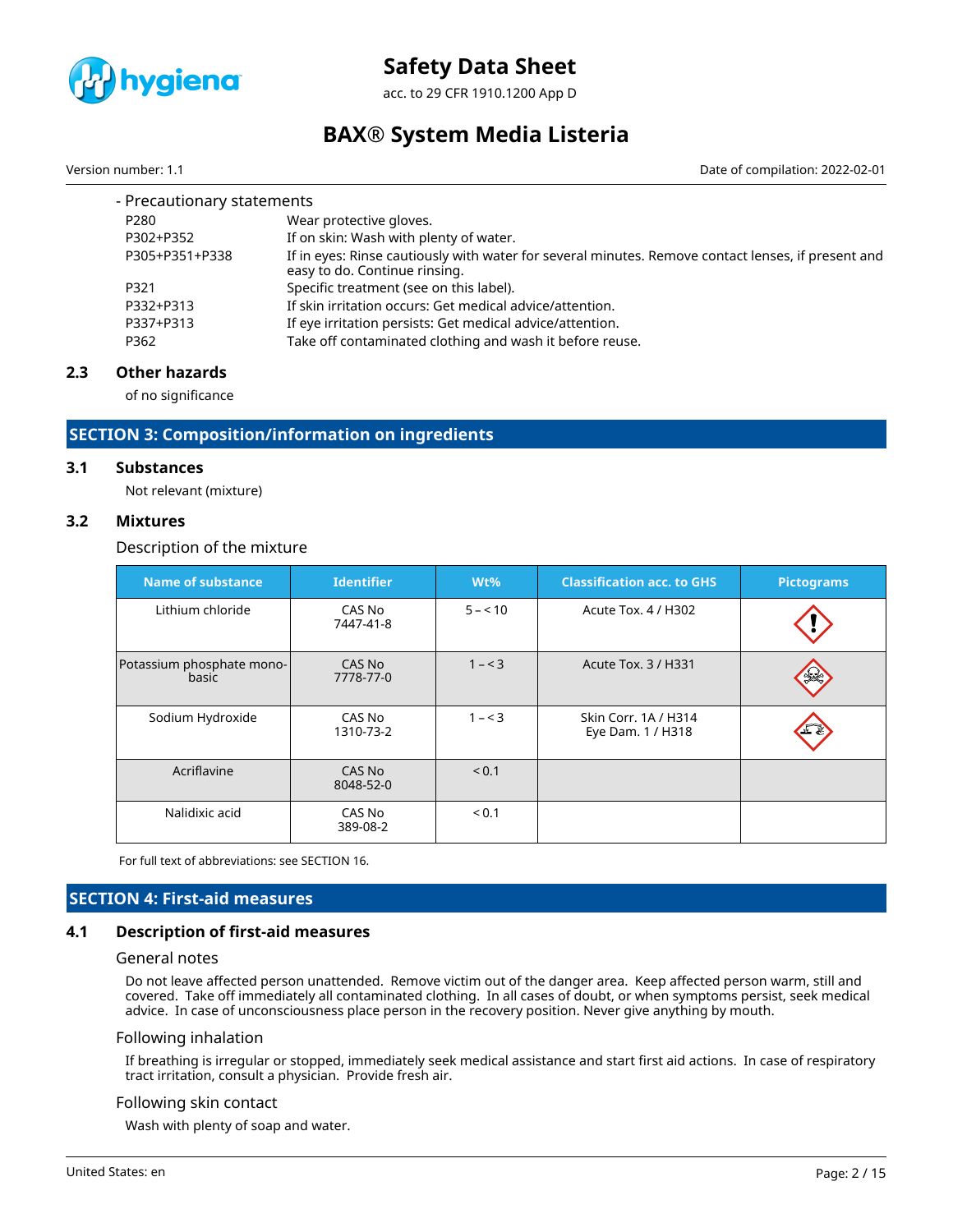

acc. to 29 CFR 1910.1200 App D

### **BAX® System Media Listeria**

Version number: 1.1 Date of compilation: 2022-02-01

#### Following eye contact

Remove contact lenses, if present and easy to do. Continue rinsing. Irrigate copiously with clean, fresh water for at least 10 minutes, holding the evelids apart.

#### Following ingestion

Rinse mouth with water (only if the person is conscious). Do NOT induce vomiting.

### **4.2 Most important symptoms and effects, both acute and delayed**

Symptoms and effects are not known to date.

### **4.3 Indication of any immediate medical attention and special treatment needed**

none

### **SECTION 5: Fire-fighting measures**

### **5.1 Extinguishing media**

Suitable extinguishing media

Water spray, BC-powder, Carbon dioxide (CO2)

Unsuitable extinguishing media

Water jet

### **5.2 Special hazards arising from the substance or mixture**

### **5.3 Advice for firefighters**

In case of fire and/or explosion do not breathe fumes. Coordinate firefighting measures to the fire surroundings. Do not allow firefighting water to enter drains or water courses. Collect contaminated firefighting water separately. Fight fire with normal precautions from a reasonable distance.

### **SECTION 6: Accidental release measures**

### **6.1 Personal precautions, protective equipment and emergency procedures**

For non-emergency personnel

Remove persons to safety.

For emergency responders

Wear breathing apparatus if exposed to vapors/dust/aerosols/gases.

### **6.2 Environmental precautions**

Keep away from drains, surface and ground water. Retain contaminated washing water and dispose of it.

### **6.3 Methods and material for containment and cleaning up**

Advice on how to contain a spill

Covering of drains

### Advice on how to clean up a spill

Wipe up with absorbent material (e.g. cloth, fleece). Collect spillage: sawdust, kieselgur (diatomite), sand, universal binder

### Appropriate containment techniques

Use of adsorbent materials.

Other information relating to spills and releases

Place in appropriate containers for disposal. Ventilate affected area.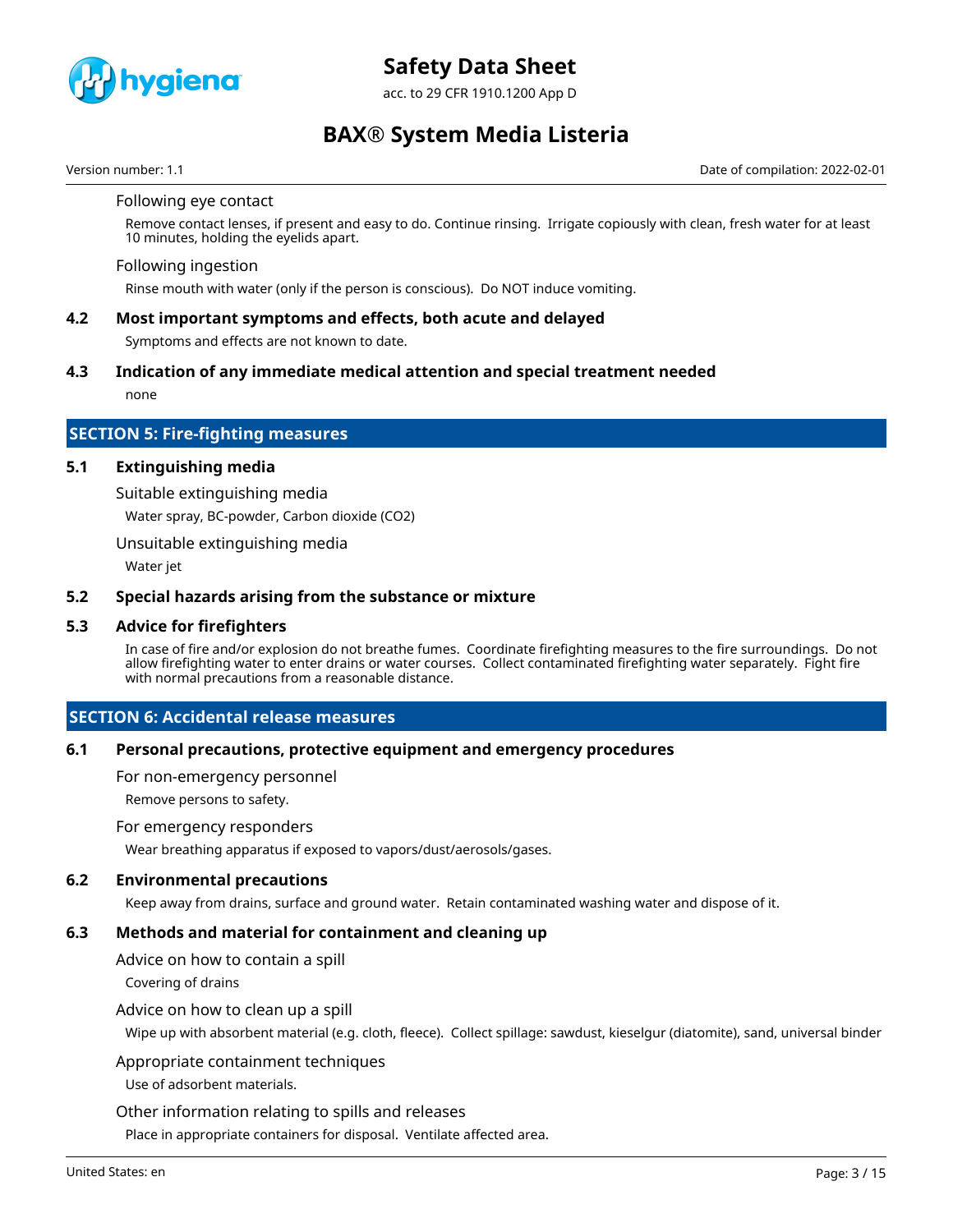

acc. to 29 CFR 1910.1200 App D

### **BAX® System Media Listeria**

Version number: 1.1 Date of compilation: 2022-02-01

### **6.4 Reference to other sections**

Personal protective equipment: see section 8. Incompatible materials: see section 10. Disposal considerations: see section 13.

### **SECTION 7: Handling and storage**

### **7.1 Precautions for safe handling**

### Recommendations

- Measures to prevent fire as well as aerosol and dust generation

Use local and general ventilation. Use only in well-ventilated areas.

#### Advice on general occupational hygiene

Wash hands after use. Do not eat, drink and smoke in work areas. Remove contaminated clothing and protective equipment before entering eating areas. Never keep food or drink in the vicinity of chemicals. Never place chemicals in containers that are normally used for food or drink. Keep away from food, drink and animal feedingstuffs.

### **7.2 Conditions for safe storage, including any incompatibilities**

#### - Packaging compatibilities

Only packagings which are approved (e.g. acc. to the Dangerous Goods Regulations) may be used.

### **7.3 Specific end use(s)**

See section 16 for a general overview.

### **SECTION 8: Exposure controls/personal protection**

### **8.1 Control parameters**

Occupational exposure limit values (Workplace Exposure Limits)

| Coun-<br>try | <b>Name of agent</b>               | <b>CAS No</b>        | Identi-<br><b>fier</b> | <b>TWA</b><br>[ppm] | <b>TWA</b><br>[ $mq/m3$ ] | <b>STEL</b><br>[ppm] | <b>STEL</b><br>[mq/m <sup>3</sup> ] | [ppm] | Ceiling-C Ceiling-C<br>$\left[\text{mq/m}^3\right]$ | Nota-<br>tion | <b>Source</b>                  |
|--------------|------------------------------------|----------------------|------------------------|---------------------|---------------------------|----------------------|-------------------------------------|-------|-----------------------------------------------------|---------------|--------------------------------|
| US.          | sodium hydroxide                   | 1310-73-2            | <b>REL</b>             |                     |                           |                      |                                     |       | 2                                                   |               | <b>NIOSH</b><br><b>REL</b>     |
| US.          | sodium hydroxide                   | 1310-73-2            | <b>TLV®</b>            |                     |                           |                      |                                     |       | 2                                                   |               | <b>ACGIH®</b><br>2020          |
| US.          | sodium hydroxide                   | 1310-73-2            | PEL                    |                     | C,                        |                      |                                     |       |                                                     |               | <b>29 CFR</b><br>1910.100<br>0 |
| US.          | sodium hydroxide<br>(caustic soda) | 1310-73-2   PEL (CA) |                        |                     |                           |                      |                                     |       | $\overline{2}$                                      |               | Cal/<br><b>OSHA</b><br>PEL     |

Notation

Ceiling-C ceiling value is a limit value above which exposure should not occur short-term exposure limit: a limit value above which exposure should not occur and which is related to a 15-minute period (unless otherwise specified)

TWA time-weighted average (long-term exposure limit): measured or calculated in relation to a reference period of 8 hours timeweighted average (unless otherwise specified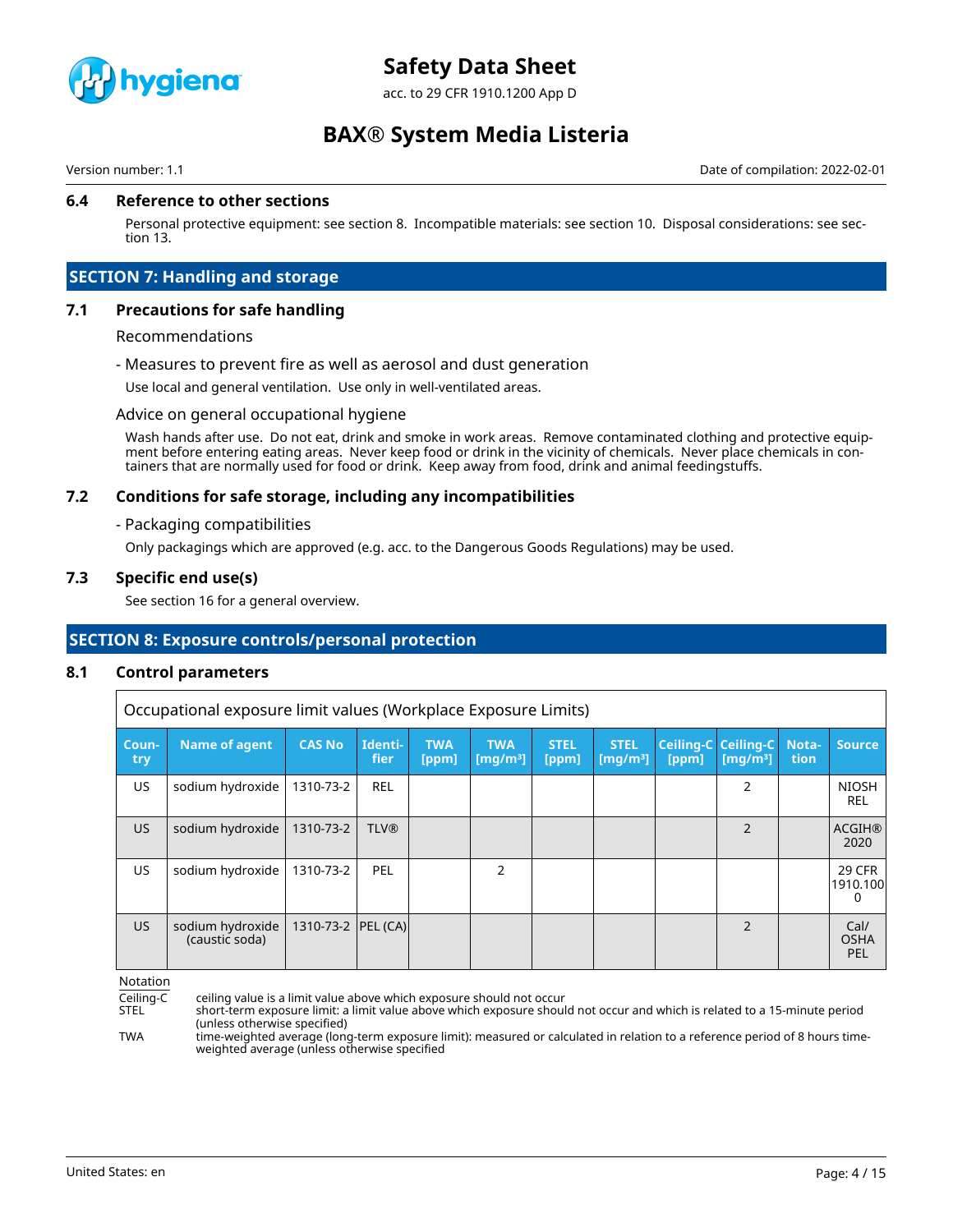

acc. to 29 CFR 1910.1200 App D

### **BAX® System Media Listeria**

Version number: 1.1 Date of compilation: 2022-02-01

| Relevant DNELs of components of the mixture |               |                 |                           |                                              |                   |                                 |  |  |
|---------------------------------------------|---------------|-----------------|---------------------------|----------------------------------------------|-------------------|---------------------------------|--|--|
| <b>Name of substance</b>                    | <b>CAS No</b> | <b>Endpoint</b> | <b>Threshold</b><br>level | <b>Protection goal,</b><br>route of exposure | <b>Used in</b>    | <b>Exposure time</b>            |  |  |
| Lithium chloride                            | 7447-41-8     | <b>DNEL</b>     | $10 \text{ mg/m}^3$       | human, inhalatory                            | worker (industry) | chronic - systemic ef-<br>fects |  |  |
| Lithium chloride                            | 7447-41-8     | <b>DNEL</b>     | $30 \text{ mg/m}^3$       | human, inhalatory                            | worker (industry) | acute - systemic ef-<br>fects   |  |  |
| Lithium chloride                            | 7447-41-8     | <b>DNEL</b>     | 73.2 mg/kg<br>bw/day      | human, dermal                                | worker (industry) | chronic - systemic ef-<br>fects |  |  |
| Potassium phosphate<br>monobasic            | 7778-77-0     | <b>DNEL</b>     | 14.82 mg/m <sup>3</sup>   | human, inhalatory                            | worker (industry) | chronic - systemic ef-<br>fects |  |  |
| Sodium Hydroxide                            | 1310-73-2     | <b>DNEL</b>     | 1 mg/m $3$                | human, inhalatory                            | worker (industry) | chronic - local effects         |  |  |

| Relevant PNECs of components of the mixture |               |                 |                                  |                            |                                       |                                                         |  |  |  |
|---------------------------------------------|---------------|-----------------|----------------------------------|----------------------------|---------------------------------------|---------------------------------------------------------|--|--|--|
| <b>Name of substance</b>                    | <b>CAS No</b> | <b>Endpoint</b> | <b>Threshold</b><br><b>level</b> | <b>Organism</b>            | <b>Environmental com-</b><br>partment | <b>Exposure time</b>                                    |  |  |  |
| Lithium chloride                            | 7447-41-8     | <b>PNEC</b>     | 10.4 $mg/1$                      | aquatic organisms          | freshwater                            | short-term (single in-<br>stance)                       |  |  |  |
| Lithium chloride                            | 7447-41-8     | <b>PNEC</b>     | $1.04 \text{ mg}/1$              | aquatic organisms          | marine water                          | short-term (single in-<br>stance)                       |  |  |  |
| Lithium chloride                            | 7447-41-8     | <b>PNEC</b>     | $140.2 \frac{mg}{l}$             | aquatic organisms          | sewage treatment<br>plant (STP)       | short-term (single in-<br>stance)                       |  |  |  |
| Lithium chloride                            | 7447-41-8     | <b>PNEC</b>     | 49.9 $mg/kq$                     | aquatic organisms          |                                       | freshwater sediment   short-term (single in-<br>stance) |  |  |  |
| Lithium chloride                            | 7447-41-8     | <b>PNEC</b>     | 4.99 $mg/m$ <sub>ka</sub>        | aquatic organisms          | marine sediment                       | short-term (single in-<br>stance)                       |  |  |  |
| Lithium chloride                            | 7447-41-8     | <b>PNEC</b>     | 4.13 $mg/kq$                     | terrestrial organ-<br>isms | soil                                  | short-term (single in-<br>stance)                       |  |  |  |

### **8.2 Exposure controls**

Appropriate engineering controls

General ventilation.

Individual protection measures (personal protective equipment)

Eye/face protection

Wear eye/face protection.

Skin protection

- Hand protection

Wear suitable gloves. Chemical protection gloves are suitable, which are tested according to EN 374. Check leak-tightness/impermeability prior to use. In the case of wanting to use the gloves again, clean them before taking off and air them well. For special purposes, it is recommended to check the resistance to chemicals of the protective gloves mentioned above together with the supplier of these gloves.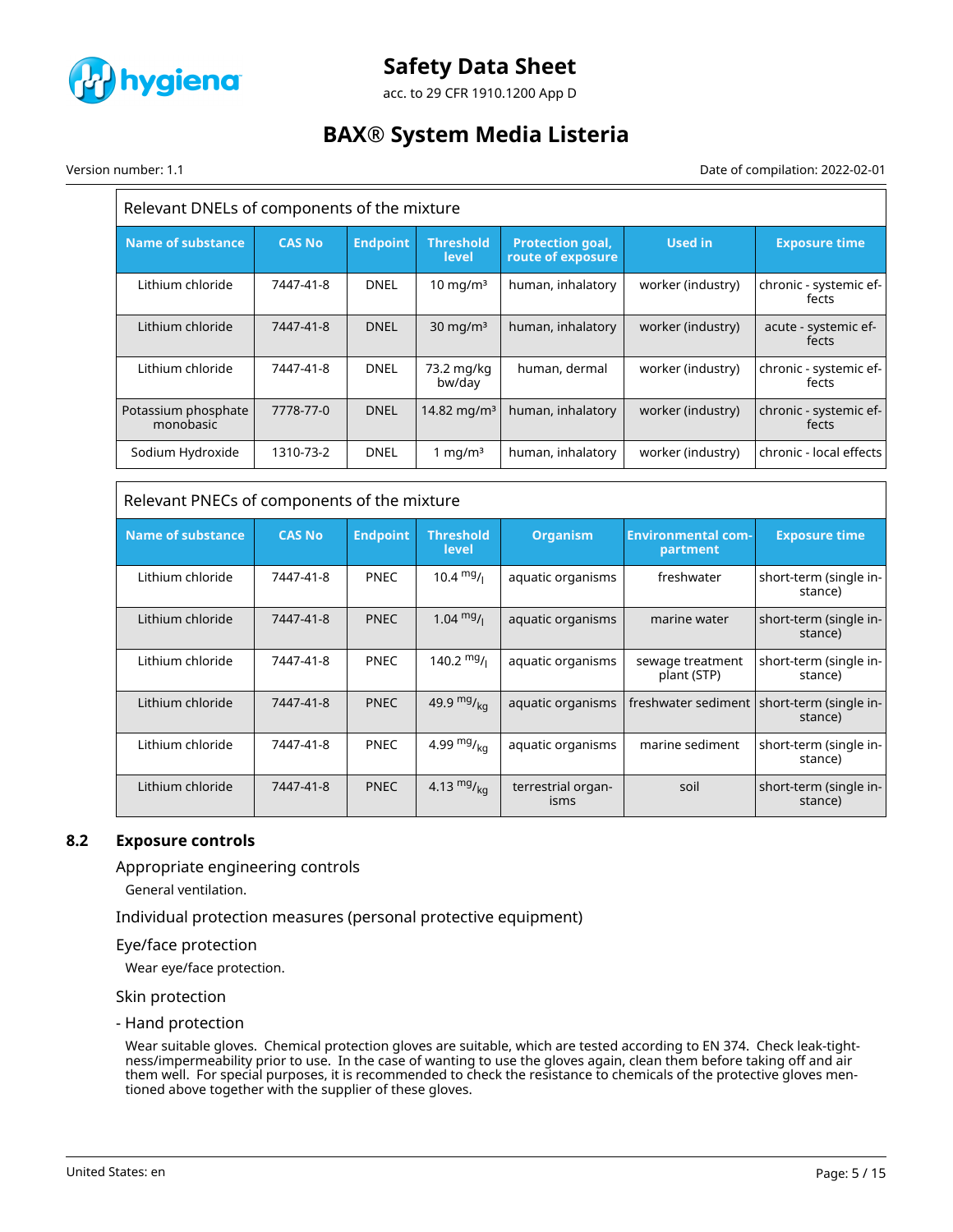

acc. to 29 CFR 1910.1200 App D

### **BAX® System Media Listeria**

Version number: 1.1 **Date of compilation: 2022-02-01** Date of compilation: 2022-02-01

#### - Other protection measures

Take recovery periods for skin regeneration. Preventive skin protection (barrier creams/ointments) is recommended. Wash hands thoroughly after handling.

### Respiratory protection

In case of inadequate ventilation wear respiratory protection.

### Environmental exposure controls

Use appropriate container to avoid environmental contamination. Keep away from drains, surface and ground water.

### **SECTION 9: Physical and chemical properties**

### **9.1 Information on basic physical and chemical properties**

### **Appearance**

| Physical state | liquid                |
|----------------|-----------------------|
| Color          | not determined        |
| Particle       | not relevant (liquid) |
| Odor           | characteristic        |

### **Other safety parameters**

| pH (value)                              | not determined                                |
|-----------------------------------------|-----------------------------------------------|
| Melting point/freezing point            | not determined                                |
| Initial boiling point and boiling range | >723 K at 101,325 Pa                          |
| Flash point                             | not determined                                |
| Evaporation rate                        | Not determined                                |
| Flammability (solid, gas)               | not relevant, (fluid)                         |
| Vapor pressure                          | 0 Pa at 25 $^{\circ}$ C                       |
| Density                                 | not determined                                |
| Vapor density                           | this information is not available             |
| Relative density                        | Information on this property is not available |
| Solubility(ies)                         | not determined                                |
| Partition coefficient                   |                                               |
| - n-octanol/water (log KOW)             | this information is not available             |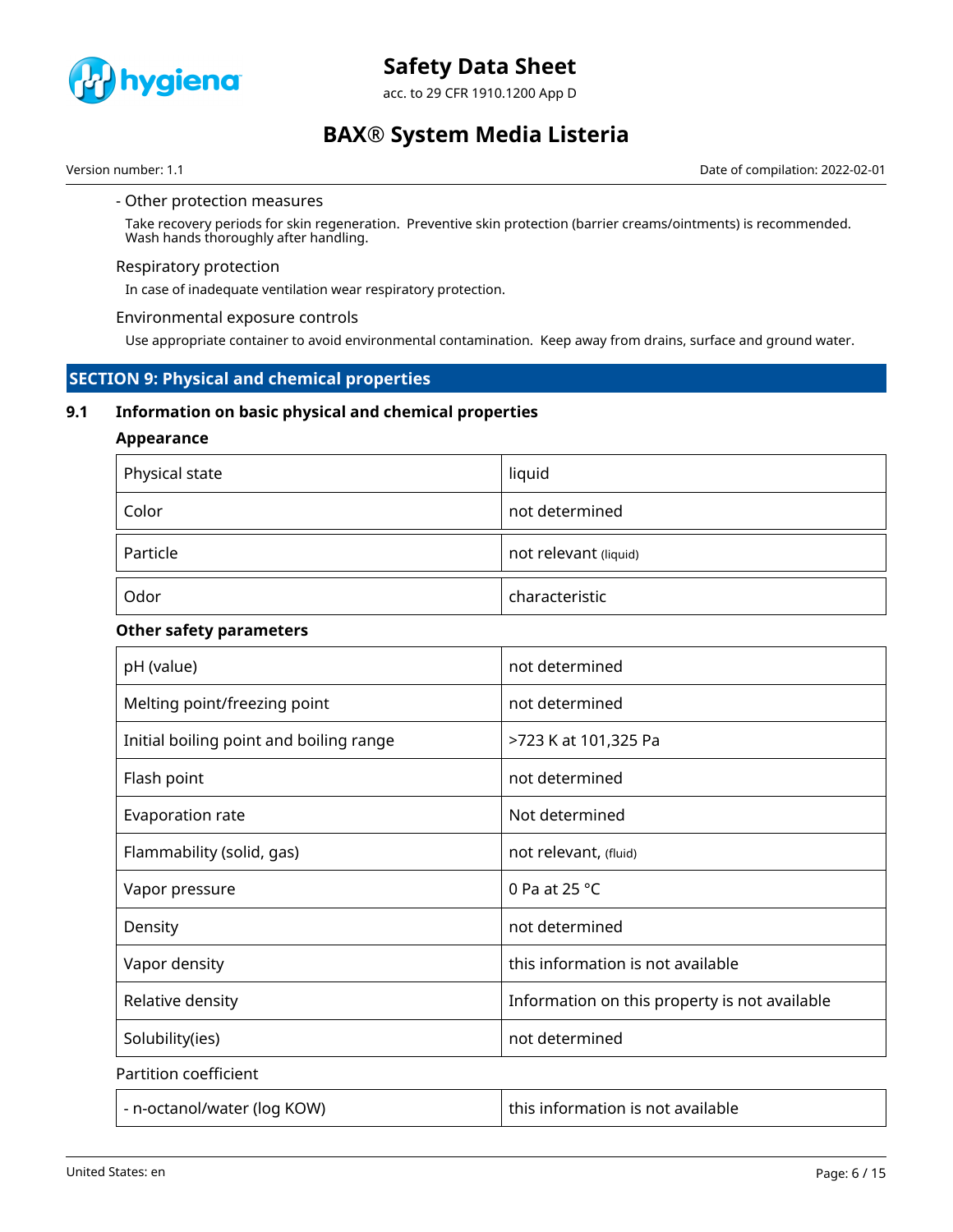

acc. to 29 CFR 1910.1200 App D

### **BAX® System Media Listeria**

Version number: 1.1 Date of compilation: 2022-02-01

| Auto-ignition temperature   | not determined |
|-----------------------------|----------------|
| Viscosity                   | not determined |
| <b>Explosive properties</b> | none           |
| Oxidizing properties        | none           |

### **9.2 Other information**

| Solvent content | 0.035%  |
|-----------------|---------|
| Solid content   | 10.82 % |

### **SECTION 10: Stability and reactivity**

### **10.1 Reactivity**

Concerning incompatibility: see below "Conditions to avoid" and "Incompatible materials".

### **10.2 Chemical stability**

See below "Conditions to avoid".

### **10.3 Possibility of hazardous reactions**

No known hazardous reactions.

### **10.4 Conditions to avoid**

There are no specific conditions known which have to be avoided.

### **10.5 Incompatible materials**

There is no additional information.

### **10.6 Hazardous decomposition products**

Reasonably anticipated hazardous decomposition products produced as a result of use, storage, spill and heating are not known. Hazardous combustion products: see section 5.

### **SECTION 11: Toxicological information**

### **11.1 Information on toxicological effects**

Test data are not available for the complete mixture.

#### Classification procedure

The method for classification of the mixture is based on ingredients of the mixture (additivity formula).

### **Classification acc. to OSHA "Hazard Communication Standard" (29 CFR 1910.1200)**

#### Acute toxicity

Shall not be classified as acutely toxic.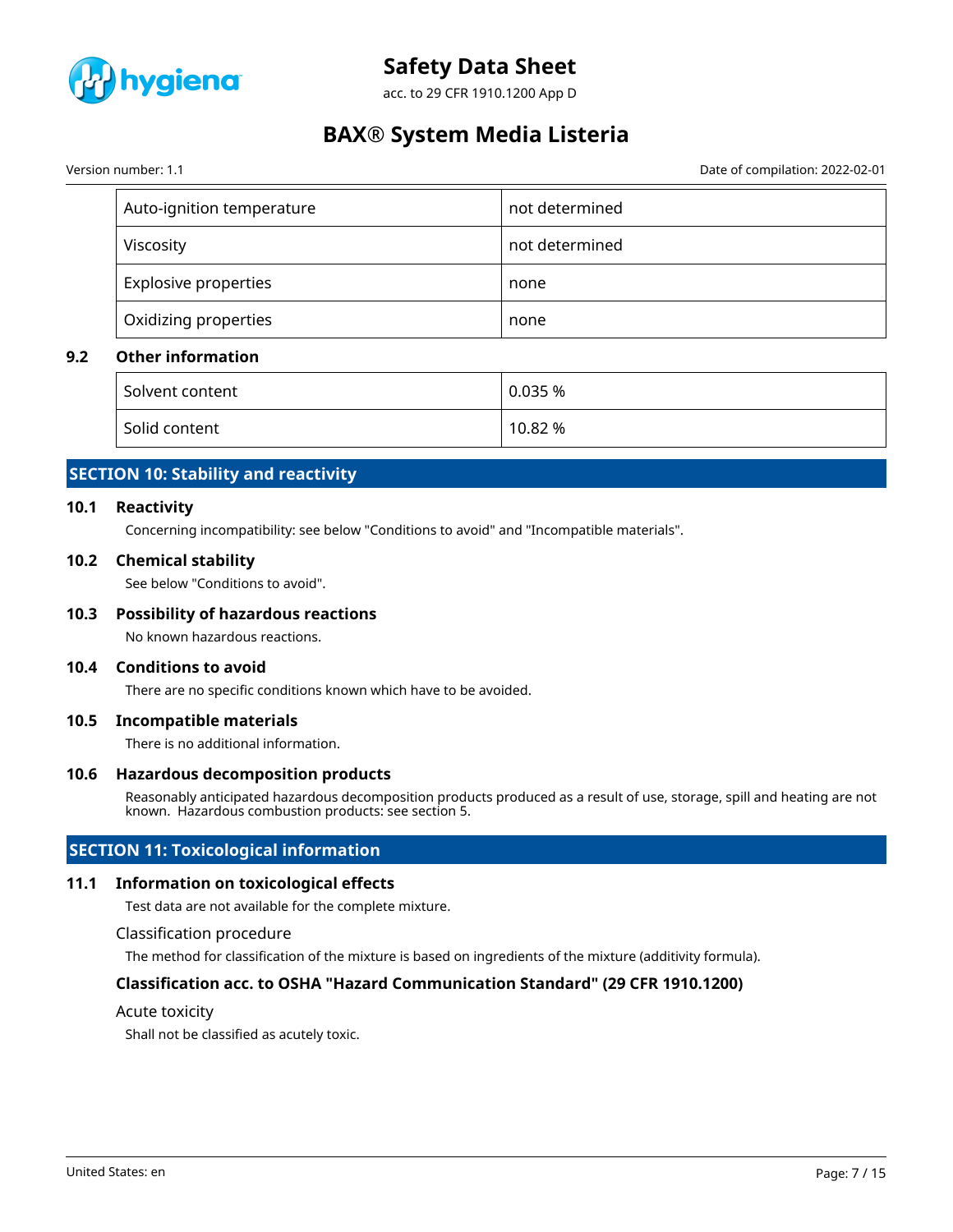

acc. to 29 CFR 1910.1200 App D

## **BAX® System Media Listeria**

Version number: 1.1 Date of compilation: 2022-02-01

| Acute toxicity estimate (ATE) of components of the mixture |               |                       |                                         |  |  |  |  |
|------------------------------------------------------------|---------------|-----------------------|-----------------------------------------|--|--|--|--|
| Name of substance                                          | <b>CAS No</b> | <b>Exposure route</b> | <b>ATE</b>                              |  |  |  |  |
| Lithium chloride                                           | 7447-41-8     | oral                  | 526 $mg/_{ka}$                          |  |  |  |  |
| Potassium phosphate monobasic                              | 7778-77-0     | inhalation: dust/mist | $>0.83 \frac{mg}{l}$ / <sub>1</sub> /4h |  |  |  |  |
| Nalidixic acid                                             | 389-08-2      | oral                  | 572 $mg_{kq}$                           |  |  |  |  |

### Skin corrosion/irritation

Causes skin irritation.

### Serious eye damage/eye irritation

Causes serious eye irritation.

### Respiratory or skin sensitization

Shall not be classified as a respiratory or skin sensitizer.

### Germ cell mutagenicity

Shall not be classified as germ cell mutagenic.

### Carcinogenicity

Shall not be classified as carcinogenic.

### Reproductive toxicity

Shall not be classified as a reproductive toxicant.

### Specific target organ toxicity - single exposure

Shall not be classified as a specific target organ toxicant (single exposure).

### Specific target organ toxicity - repeated exposure

Shall not be classified as a specific target organ toxicant (repeated exposure).

### Aspiration hazard

Shall not be classified as presenting an aspiration hazard.

### **SECTION 12: Ecological information**

### **12.1 Toxicity**

Shall not be classified as hazardous to the aquatic environment.

### **12.2 Persistence and degradability**

Data are not available.

### **12.3 Bioaccumulative potential**

Data are not available.

### **12.4 Mobility in soil**

Data are not available.

### **12.5 Results of PBT and vPvB assessment**

Data are not available.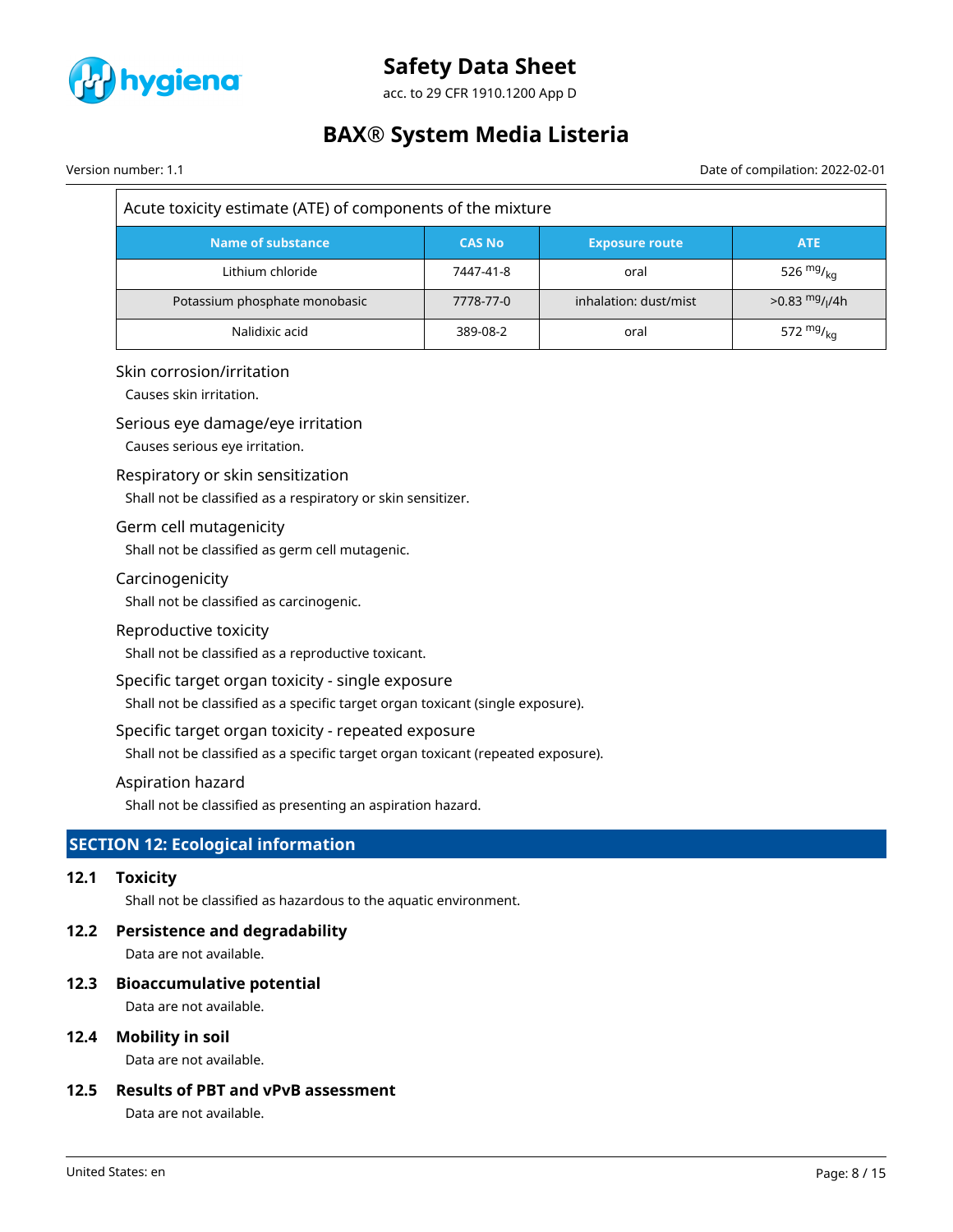

acc. to 29 CFR 1910.1200 App D

### **BAX® System Media Listeria**

Version number: 1.1 Date of compilation: 2022-02-01

### **12.6 Endocrine disrupting properties**

None of the ingredients are listed.

### **12.7 Other adverse effects**

Data are not available.

### **SECTION 13: Disposal considerations**

### **13.1 Waste treatment methods**

### Sewage disposal-relevant information

Do not empty into drains. Avoid release to the environment. Refer to special instructions/safety data sheets.

### Waste treatment of containers/packages

Only packagings which are approved (e.g. acc. to DOT) may be used. Completely emptied packages can be recycled. Handle contaminated packages in the same way as the substance itself.

### **Remarks**

Please consider the relevant national or regional provisions. Waste shall be separated into the categories that can be handled separately by the local or national waste management facilities.

| <b>SECTION 14: Transport information</b> |
|------------------------------------------|
|------------------------------------------|

| 14.1 | <b>UN number</b>                  |                                                                            |
|------|-----------------------------------|----------------------------------------------------------------------------|
|      | <b>DOT</b>                        | <b>UN 1824</b>                                                             |
|      | IMDG-Code                         | <b>UN 1824</b>                                                             |
|      | ICAO-TI                           | <b>UN 1824</b>                                                             |
| 14.2 | UN proper shipping name           |                                                                            |
|      | <b>DOT</b>                        | Sodium hydroxide solutions                                                 |
|      | IMDG-Code                         | SODIUM HYDROXIDE SOLUTION                                                  |
|      | ICAO-TI                           | Sodium hydroxide solution                                                  |
| 14.3 | <b>Transport hazard class(es)</b> |                                                                            |
|      | <b>DOT</b>                        | 8                                                                          |
|      | IMDG-Code                         | 8                                                                          |
|      | ICAO-TI                           | 8                                                                          |
| 14.4 | <b>Packing group</b>              |                                                                            |
|      | <b>DOT</b>                        | $\mathbf{I}$                                                               |
|      | IMDG-Code                         | $\mathbf{I}$                                                               |
|      | ICAO-TI                           | $_{\rm II}$                                                                |
| 14.5 | <b>Environmental hazards</b>      | non-environmentally hazardous acc. to the danger-<br>ous goods regulations |

### **14.6 Special precautions for user**

There is no additional information.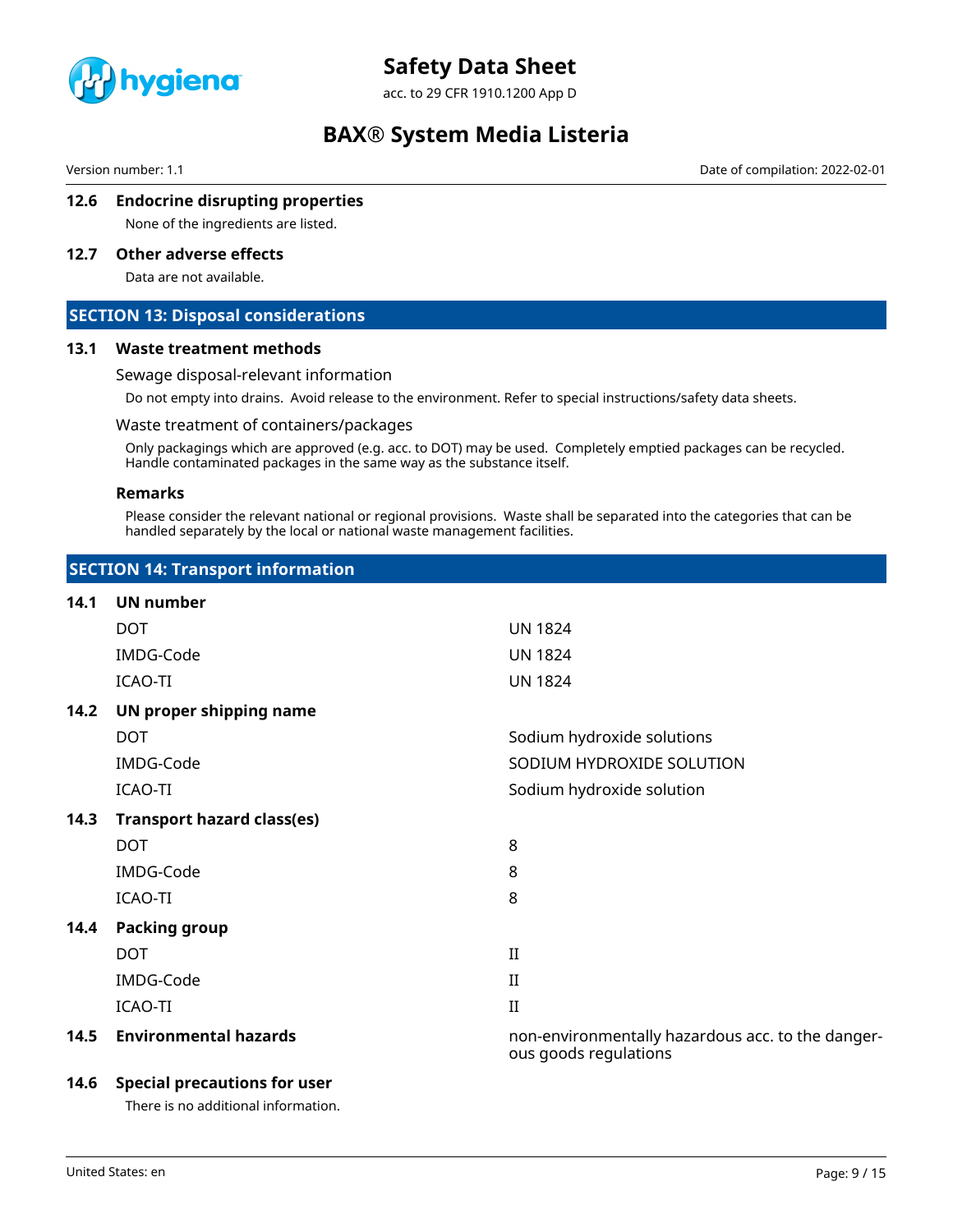

acc. to 29 CFR 1910.1200 App D

### **BAX® System Media Listeria**

Version number: 1.1 Date of compilation: 2022-02-01

**14.7 Transport in bulk according to Annex II of MARPOL and the IBC Code** The cargo is not intended to be carried in bulk. **Information for each of the UN Model Regulations Transport of dangerous goods by road or rail (49 CFR US DOT) - Additional information** Particulars in the shipper's declaration UN1824, Sodium hydroxide solutions, 8, II Reportable quantity (RQ) and the state of 66,667 lbs (30,267 kg) (Sodium Hydroxide) Danger label(s) 8 Special provisions (SP) B2, IB2, N34, T7, TP2 ERG No 154 **International Maritime Dangerous Goods Code (IMDG) - Additional information** Marine pollutant Danger label(s) 8 Special provisions (SP) and the set of the set of the set of the set of the set of the set of the set of the set of the set of the set of the set of the set of the set of the set of the set of the set of the set of the set Excepted quantities (EQ) EXCEPTED FOR THE EQ Limited quantities (LQ) 1 L EmS F-A, S-B Stowage category **A** Segregation group 18 - Alkalis **International Civil Aviation Organization (ICAO-IATA/DGR) - Additional information** Danger label(s) 8 Special provisions (SP) and a set of the set of the A3 Excepted quantities (EQ) EXCEPTED FOR EQ Limited quantities (LQ) 0,5 L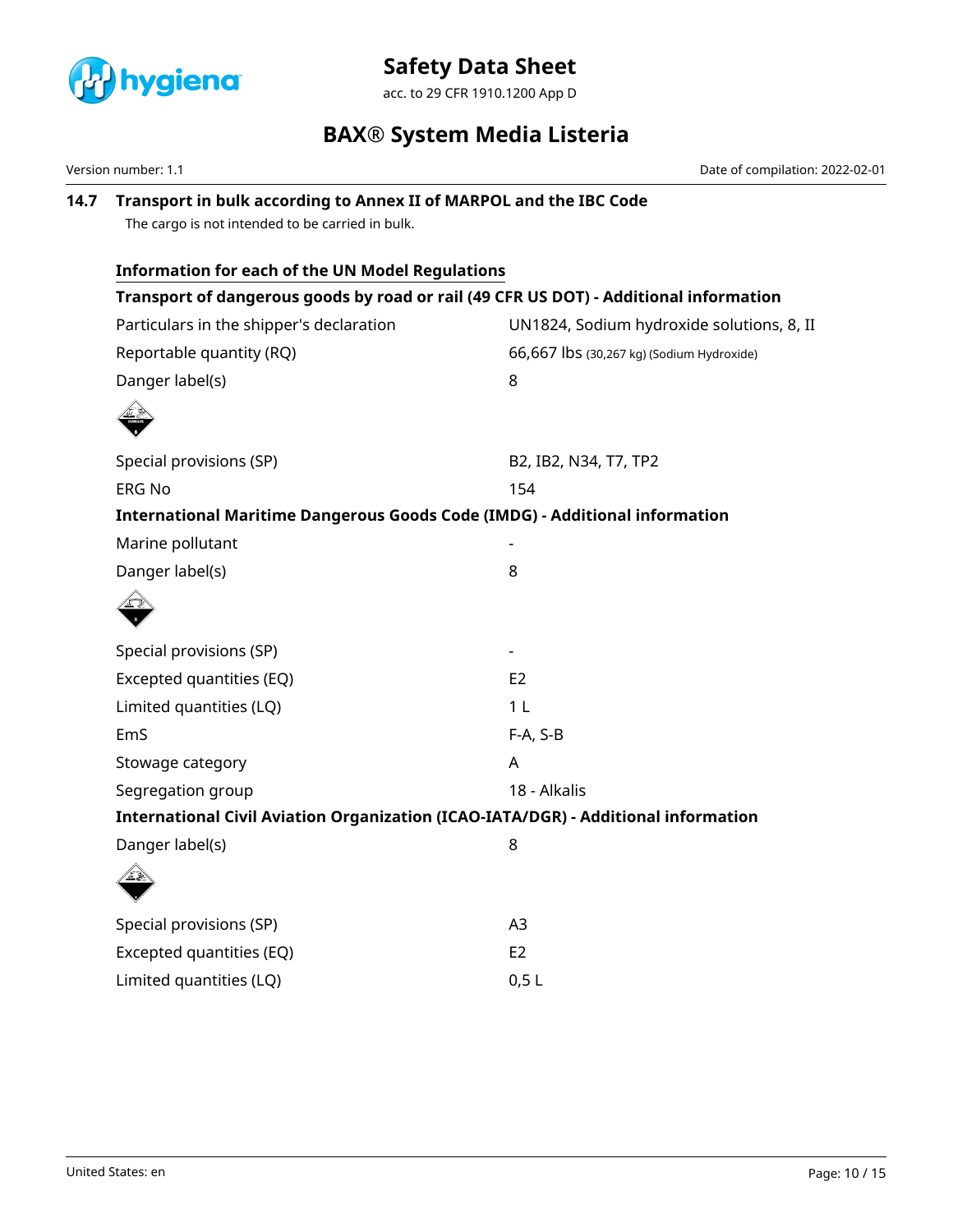

acc. to 29 CFR 1910.1200 App D

### **BAX® System Media Listeria**

Version number: 1.1 Date of compilation: 2022-02-01

### **SECTION 15: Regulatory information**

### **15.1 Safety, health and environmental regulations specific for the product in question**

### **National regulations (United States)**

### **Superfund Amendment and Reauthorization Act (SARA TITLE III )**

- The List of Extremely Hazardous Substances and Their Threshold Planning Quantities (EPCRA Section 302, 304)

none of the ingredients are listed

- Specific Toxic Chemical Listings (EPCRA Section 313)
- none of the ingredients are listed

### **Comprehensive Environmental Response, Compensation, and Liability Act (CERCLA)**

- List of Hazardous Substances and Reportable Quantities (CERCLA section 102a) (40 CFR 302.4)

| Name of substance | CAS No    | <b>Remarks</b> | Statutory code Final RQ pounds (Kg) |
|-------------------|-----------|----------------|-------------------------------------|
| Sodium Hydroxide  | 1310-73-2 |                | 1000 (454)                          |

Legend

"1" indicates that the statutory source is section 311(b)(2) of the Clean Water Act

### **Clean Air Act**

none of the ingredients are listed

### **Right to Know Hazardous Substance List**

### - Hazardous Substance List (NJ-RTK)

| Name of substance | <b>CAS No</b> | <b>Remarks</b> | <b>Classifications</b> |
|-------------------|---------------|----------------|------------------------|
| Sodium Hydroxide  | 1310-73-2     |                | R1                     |

Legend

CO Corrosive<br>R1 Reactive -

Reactive - First Degree

### **California Environmental Protection Agency (Cal/EPA): Proposition 65 - Safe Drinking Water and Toxic Enforcement Act of 1987**

| Proposition 65 List of chemicals |               |                |                             |
|----------------------------------|---------------|----------------|-----------------------------|
| Name acc. to inventory           | <b>CAS No</b> | <b>Remarks</b> | <b>Type of the toxicity</b> |
| nalidixic acid                   | 389-08-2      |                | cancer                      |

### **Industry or sector specific available guidance(s)**

### **NPCA-HMIS® III**

Hazardous Materials Identification System. American Coatings Association.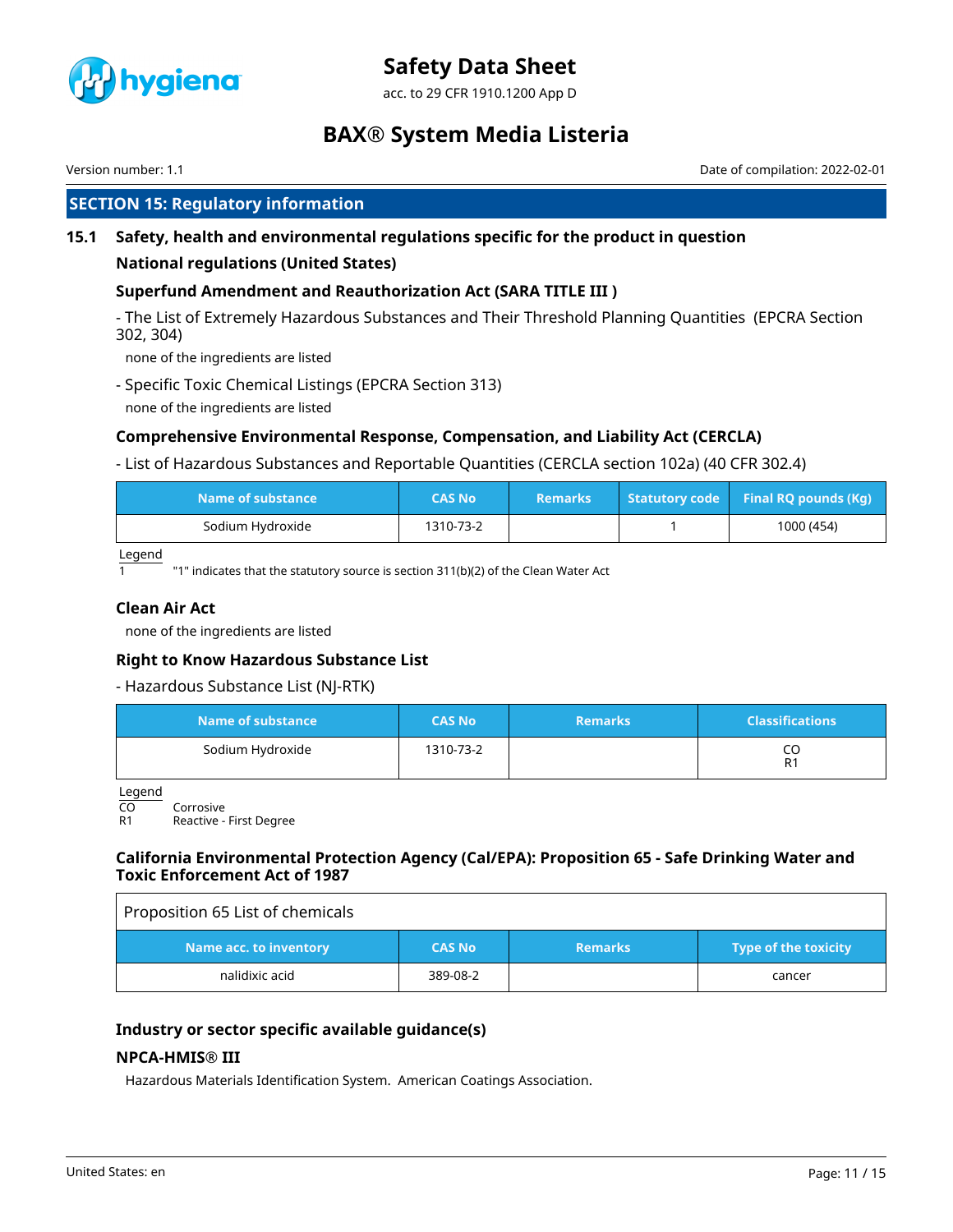

acc. to 29 CFR 1910.1200 App D

# **BAX® System Media Listeria**

Version number: 1.1 Date of compilation: 2022-02-01

| <b>Category</b>     | <b>Rating</b> | <b>Description</b>                                                                                                                                              |
|---------------------|---------------|-----------------------------------------------------------------------------------------------------------------------------------------------------------------|
| Chronic             |               | none                                                                                                                                                            |
| <b>Health</b>       |               | temporary or minor injury may occur                                                                                                                             |
| Flammability        |               | material that will not burn under typical fire conditions                                                                                                       |
| Physical hazard     | 0             | material that is normally stable, even under fire conditions, and will not react with water,  <br>polymerize, decompose, condense, or self-react. Non-explosive |
| Personal protection |               |                                                                                                                                                                 |

### **NFPA® 704**

National Fire Protection Association: Standard System for the Identification of the Hazards of Materials for Emergency Response (United States).

| <b>Category</b> | Degree of<br>hazard | <b>Description</b>                                                                                    |
|-----------------|---------------------|-------------------------------------------------------------------------------------------------------|
| Flammability    |                     | material that will not burn under typical fire conditions                                             |
| Health          |                     | material that, under emergency conditions, can cause temporary incapacitation or resid-<br>ual injury |
| Instability     |                     | material that is normally stable, even under fire conditions                                          |
| Special hazard  |                     |                                                                                                       |

### **National inventories**

| <b>Country</b> | <b>Inventory</b> | <b>Status</b>                  |
|----------------|------------------|--------------------------------|
| AU             | <b>AICS</b>      | not all ingredients are listed |
| CA             | <b>DSL</b>       | not all ingredients are listed |
| <b>CN</b>      | <b>IECSC</b>     | not all ingredients are listed |
| EU             | <b>ECSI</b>      | not all ingredients are listed |
| EU             | REACH Reg.       | not all ingredients are listed |
| JP             | <b>CSCL-ENCS</b> | not all ingredients are listed |
| KR             | KECI             | not all ingredients are listed |
| <b>MX</b>      | <b>INSQ</b>      | not all ingredients are listed |
| <b>NZ</b>      | NZIOC            | not all ingredients are listed |
| <b>PH</b>      | <b>PICCS</b>     | not all ingredients are listed |
| <b>TR</b>      | <b>CICR</b>      | not all ingredients are listed |
| <b>TW</b>      | <b>TCSI</b>      | not all ingredients are listed |
| US.            | <b>TSCA</b>      | not all ingredients are listed |

Legend

AICS Australian Inventory of Chemical Substances<br>CICR Chemical Inventory and Control Regulation

CICR Chemical Inventory and Control Regulation CSCL-ENCS List of Existing and New Chemical Substances (CSCL-ENCS)

DSL Domestic Substances List (DSL)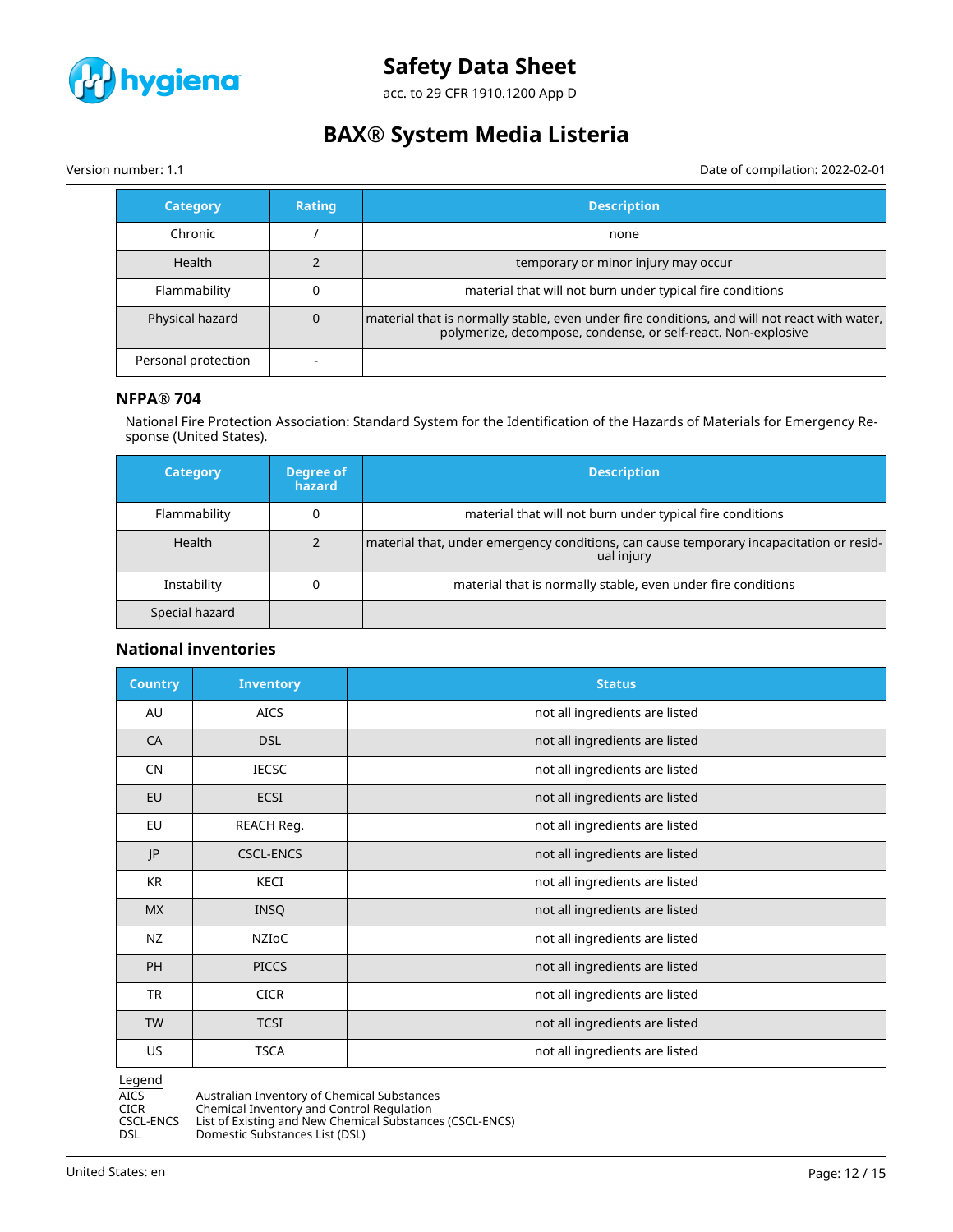

acc. to 29 CFR 1910.1200 App D

# **BAX® System Media Listeria**

Version number: 1.1 Date of compilation: 2022-02-01

| Legend       |                                                                         |
|--------------|-------------------------------------------------------------------------|
| ECSI         | EC Substance Inventory (EINECS, ELINCS, NLP)                            |
| <b>IECSC</b> | Inventory of Existing Chemical Substances Produced or Imported in China |
| INSO         | National Inventory of Chemical Substances                               |
| KECI         | Korea Existing Chemicals Inventory                                      |
| NZIoC        | New Zealand Inventory of Chemicals                                      |
| PICCS        | Philippine Inventory of Chemicals and Chemical Substances (PICCS)       |
| REACH Reg.   | REACH registered substances                                             |
| <b>TCSI</b>  | Taiwan Chemical Substance Inventory                                     |
| <b>TSCA</b>  | <b>Toxic Substance Control Act</b>                                      |
|              |                                                                         |

### **15.2 Chemical Safety Assessment**

Chemical safety assessments for substances in this mixture were not carried out.

### **SECTION 16: Other information, including date of preparation or last revision**

### **Abbreviations and acronyms**

| Abbr.<br><b>Descriptions of used abbreviations</b> |                                                                                                                                                                                                                                                       |
|----------------------------------------------------|-------------------------------------------------------------------------------------------------------------------------------------------------------------------------------------------------------------------------------------------------------|
| 29 CFR 1910.1000                                   | 29 CFR 1910.1000, Tables Z-1, Z-2, Z-3 - Occupational Safety and Health Standards: Toxic and Hazardous Sub-<br>stances (permissible exposure limits)                                                                                                  |
| 49 CFR US DOT                                      | 49 CFR U.S. Department of Transportation                                                                                                                                                                                                              |
| ACGIH® 2020                                        | From ACGIH®, 2020 TLVs® and BEIs® Book. Copyright 2020. Reprinted with permission. Information on the<br>proper use of the TLVs® and BEIs®: http://www.acqih.org/tlv-bei-quidelines/policies-procedures-presenta-<br>tions/tlv-bei-position-statement |
| Acute Tox.                                         | Acute toxicity                                                                                                                                                                                                                                        |
| <b>ATE</b>                                         | <b>Acute Toxicity Estimate</b>                                                                                                                                                                                                                        |
| Cal/OSHA PEL                                       | California Division of Occupational Safety and Health (Cal/OSHA): Permissible Exposure Limits (PELs)                                                                                                                                                  |
| CAS                                                | Chemical Abstracts Service (service that maintains the most comprehensive list of chemical substances)                                                                                                                                                |
| Ceiling-C                                          | Ceiling value                                                                                                                                                                                                                                         |
| <b>DGR</b>                                         | Dangerous Goods Regulations (see IATA/DGR)                                                                                                                                                                                                            |
| <b>DNEL</b>                                        | Derived No-Effect Level                                                                                                                                                                                                                               |
| <b>DOT</b>                                         | Department of Transportation (USA)                                                                                                                                                                                                                    |
| <b>EINECS</b>                                      | European Inventory of Existing Commercial Chemical Substances                                                                                                                                                                                         |
| <b>ELINCS</b>                                      | European List of Notified Chemical Substances                                                                                                                                                                                                         |
| EmS                                                | <b>Emergency Schedule</b>                                                                                                                                                                                                                             |
| <b>ERG No</b>                                      | Emergency Response Guidebook - Number                                                                                                                                                                                                                 |
| Eye Dam.                                           | Seriously damaging to the eye                                                                                                                                                                                                                         |
| Eye Irrit.                                         | Irritant to the eye                                                                                                                                                                                                                                   |
| <b>GHS</b>                                         | "Globally Harmonized System of Classification and Labelling of Chemicals" developed by the United Nations                                                                                                                                             |
| <b>IATA</b>                                        | <b>International Air Transport Association</b>                                                                                                                                                                                                        |
| <b>IATA/DGR</b>                                    | Dangerous Goods Regulations (DGR) for the air transport (IATA)                                                                                                                                                                                        |
| <b>ICAO</b>                                        | International Civil Aviation Organization                                                                                                                                                                                                             |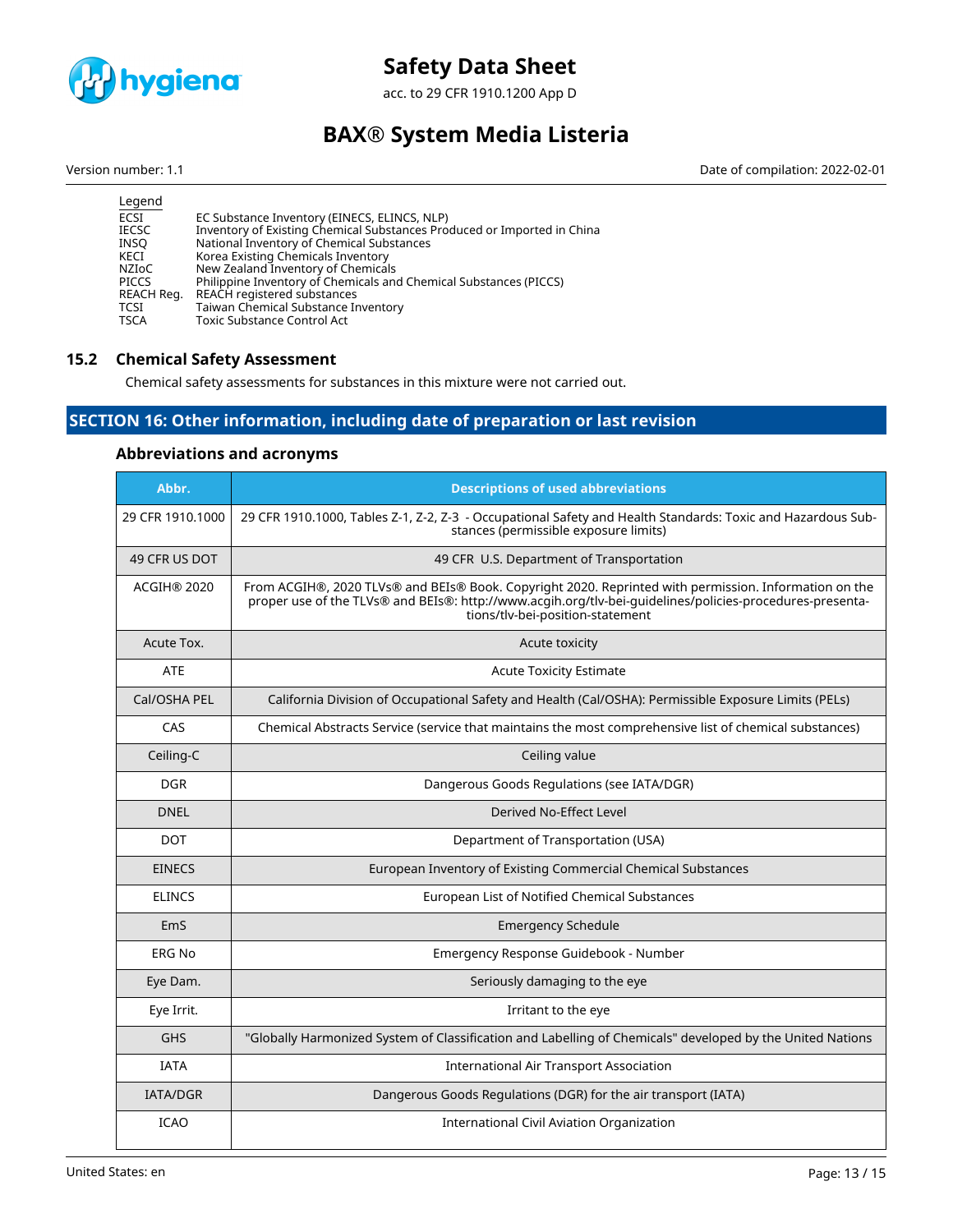

acc. to 29 CFR 1910.1200 App D

### **BAX® System Media Listeria**

Version number: 1.1 Date of compilation: 2022-02-01

| Abbr.                                                                                     | <b>Descriptions of used abbreviations</b>                                                                     |  |
|-------------------------------------------------------------------------------------------|---------------------------------------------------------------------------------------------------------------|--|
| <b>ICAO-TI</b><br>Technical instructions for the safe transport of dangerous goods by air |                                                                                                               |  |
| <b>IMDG</b>                                                                               | International Maritime Dangerous Goods Code                                                                   |  |
| <b>IMDG-Code</b>                                                                          | International Maritime Dangerous Goods Code                                                                   |  |
| <b>MARPOL</b>                                                                             | International Convention for the Prevention of Pollution from Ships (abbr. of "Marine Pollutant")             |  |
| <b>NIOSH REL</b>                                                                          | National Institute for Occupational Safety and Health (NIOSH): Recommended Exposure Limits (RELs)             |  |
| <b>NLP</b>                                                                                | No-Longer Polymer                                                                                             |  |
| <b>NPCA-HMIS® III</b>                                                                     | National Paint and Coatings Association: Hazardous Materials Identification System - HMIS® III, Third Edition |  |
| <b>OSHA</b>                                                                               | Occupational Safety and Health Administration (United States)                                                 |  |
| PBT                                                                                       | Persistent, Bioaccumulative and Toxic                                                                         |  |
| PEL                                                                                       | Permissible exposure limit                                                                                    |  |
| <b>PNEC</b>                                                                               | <b>Predicted No-Effect Concentration</b>                                                                      |  |
| ppm                                                                                       | Parts per million                                                                                             |  |
| <b>RTECS</b>                                                                              | Registry of Toxic Effects of Chemical Substances (database of NIOSH with toxicological information)           |  |
| Skin Corr.                                                                                | Corrosive to skin                                                                                             |  |
| Skin Irrit.                                                                               | Irritant to skin                                                                                              |  |
| <b>STEL</b>                                                                               | Short-term exposure limit                                                                                     |  |
| <b>TLV®</b>                                                                               | <b>Threshold Limit Values</b>                                                                                 |  |
| <b>TWA</b>                                                                                | Time-weighted average                                                                                         |  |
| vPvB                                                                                      | Very Persistent and very Bioaccumulative                                                                      |  |

### **Key literature references and sources for data**

OSHA Hazard Communication Standard (HCS), 29 CFR 1910.1200.

Transport of dangerous goods by road or rail (49 CFR US DOT). International Maritime Dangerous Goods Code (IMDG). Dangerous Goods Regulations (DGR) for the air transport (IATA).

### **Classification procedure**

Physical and chemical properties: The classification is based on tested mixture. Health hazards, Environmental hazards: The method for classification of the mixture is based on ingredients of the mixture (additivity formula).

### **List of relevant phrases (code and full text as stated in section 2 and 3)**

| Code | <b>Text</b>                              |
|------|------------------------------------------|
| H302 | Harmful if swallowed.                    |
| H314 | Causes severe skin burns and eye damage. |
| H315 | Causes skin irritation.                  |
| H318 | Causes serious eye damage.               |
| H319 | Causes serious eye irritation.           |